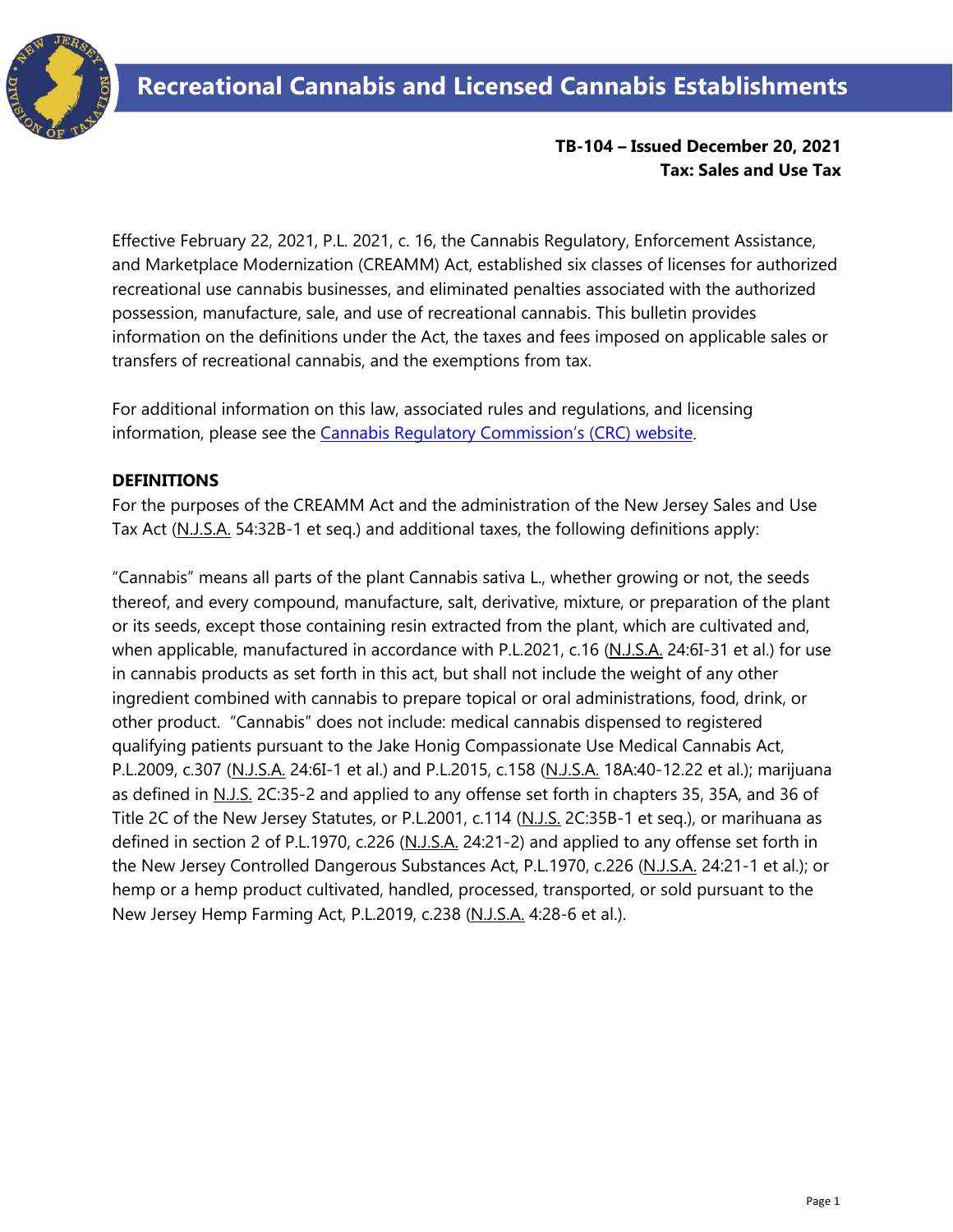"Cannabis establishment" means and includes a licensed "cannabis cultivator," "cannabis manufacturer," "cannabis wholesaler," or "cannabis retailer." Please see the table below for brief descriptions of activities authorized by cannabis establishment licenses.

| <b>Recreational Use</b><br><b>Licenses</b> | <b>Authorized Activity</b>                                                                                                                            |
|--------------------------------------------|-------------------------------------------------------------------------------------------------------------------------------------------------------|
| Class $1 -$ Cannabis<br>Cultivator         | Grow recreational use cannabis                                                                                                                        |
| Class 2 – Cannabis<br>Manufacturer         | Produce recreational use cannabis                                                                                                                     |
| Class $3$ – Cannabis<br>Wholesaler         | Store, sell, or transfer recreational use cannabis items between<br>cannabis cultivators, wholesalers, or retailers                                   |
| Class $4$ – Cannabis<br><b>Distributor</b> | Transport cannabis items in bulk between cannabis cultivators,<br>manufacturers, or retailers within the State of New Jersey                          |
| Class $5 -$ Cannabis<br>Retailer           | Purchase recreational use cannabis from licensed cultivators,<br>manufacturers, or wholesalers and sell those items to consumers in a<br>retail store |
| Class $6 -$ Cannabis<br>Delivery           | Transport a consumer's purchases of recreational use cannabis and<br>related supplies from the retailer to that consumer                              |

"Cannabis item" means any usable cannabis, cannabis product, cannabis extract, and any other cannabis resin. "Cannabis item" does not include: any form of medical cannabis dispensed to registered qualifying patients pursuant to the Jake Honig Compassionate Use Medical Cannabis Act, P.L.2009, c.307 (N.J.S.A. 24:6I-1 et al.) and P.L.2015, c.158 (N.J.S.A. 18A:40-12.22 et al.); or hemp or a hemp product cultivated, handled, processed, transported, or sold pursuant to the New Jersey Hemp Farming Act, P.L.2019, c.238 (N.J.S.A. 4:28-6 et al.).

"State or local economic incentive" means a financial incentive, awarded by the State, any political subdivision of the State, or any agency or instrumentality of the State or political subdivision of the State, to any non-governmental person, association, for-profit or nonprofit corporation, joint venture, limited liability company, partnership, sole proprietorship, or other form of business organization or entity, or agreed to between the government and nongovernmental parties, for the purpose of stimulating economic development or redevelopment in New Jersey, including, but not limited to, a bond, grant, loan, loan guarantee, matching fund, tax credit, or other tax expenditure.

"Usable cannabis" means the dried leaves and flowers of the female plant Cannabis sativa L., and does not include the seedlings, seeds, stems, stalks, or roots of the plant.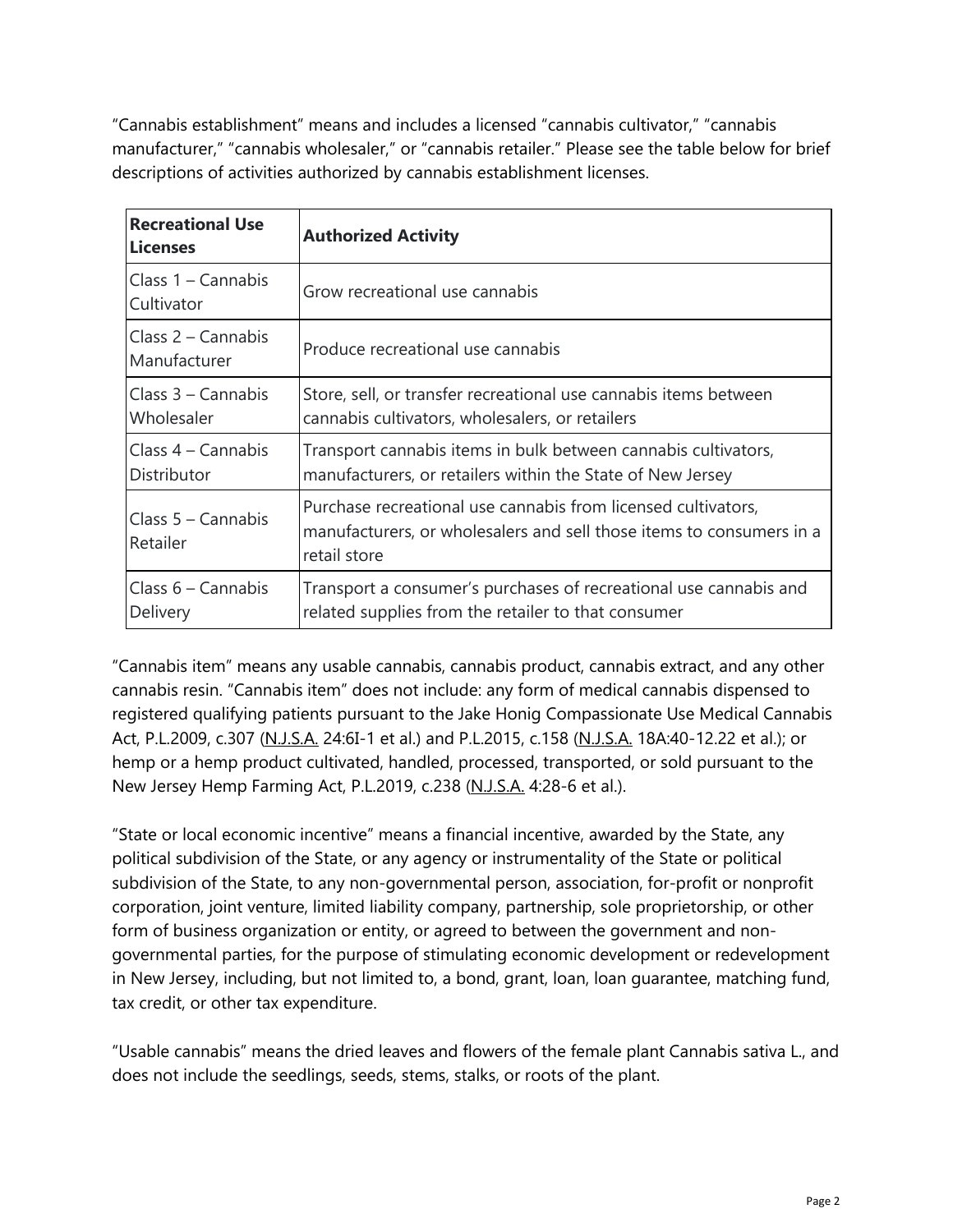# **PURCHASES OF RECREATIONAL CANNABIS**

Individuals and businesses may purchase usable cannabis from licensed cannabis establishments subject to the following taxes and fees.

#### Sales Tax

Retail sales of recreational cannabis are subject to Sales Tax. N.J.S.A. 54:32B-3(a).

### Social Equity Excise Fee

A Social Equity Excise Fee (SEEF) is imposed on receipts from the sale, or equivalent value of the transfer, of usable cannabis by a cannabis cultivator to any other cannabis establishment. The imposition of this fee also applies to the sale or transfer of usable cannabis by a medical cannabis alternative treatment center that also cultivates cannabis for the recreational use market deemed to be licensed to engage in recreational cannabis activities pursuant to N.J.S.A. 24:6I-7 and issued a Class 1 Cannabis Cultivator license by the commission pursuant to N.J.S.A. 24:6I-46.

SEEF is not imposed on a transfer by a cannabis cultivator to another cannabis cultivator. In addition, it is not imposed on a transfer by a cannabis cultivator to a licensed medical cannabis alternative treatment center for use in medical cannabis dispensing pursuant to the Jake Honig Compassionate Use Medical Cannabis Act.

SEEF is imposed at the rate set per the schedule provided by CRC. SEEF is reported on Form SF-100.

Any sale by a cannabis cultivator for which the SEEF is imposed is exempt from Sales Tax.

### Local Cannabis Transfer Tax

A municipality may adopt an ordinance imposing a Local Cannabis Transfer Tax on the sale of cannabis or cannabis items by a cannabis establishment that is located in the municipality. At the discretion of the municipality, the tax may be imposed on any or all of the following receipts from the sale of:

- cannabis by a cannabis cultivator to another cannabis cultivator;
- cannabis items from one cannabis establishment to another cannabis establishment (see definition on page 2); and
- cannabis items by a cannabis retailer to retail consumers who are 21 years of age or older.

Each municipality will set its own rate or rates, but in no case will a rate exceed two-percent of the receipts from each sale by a cannabis cultivator, cannabis manufacturer, or cannabis retailer, or one-percent of the receipts from each sale by a cannabis wholesaler.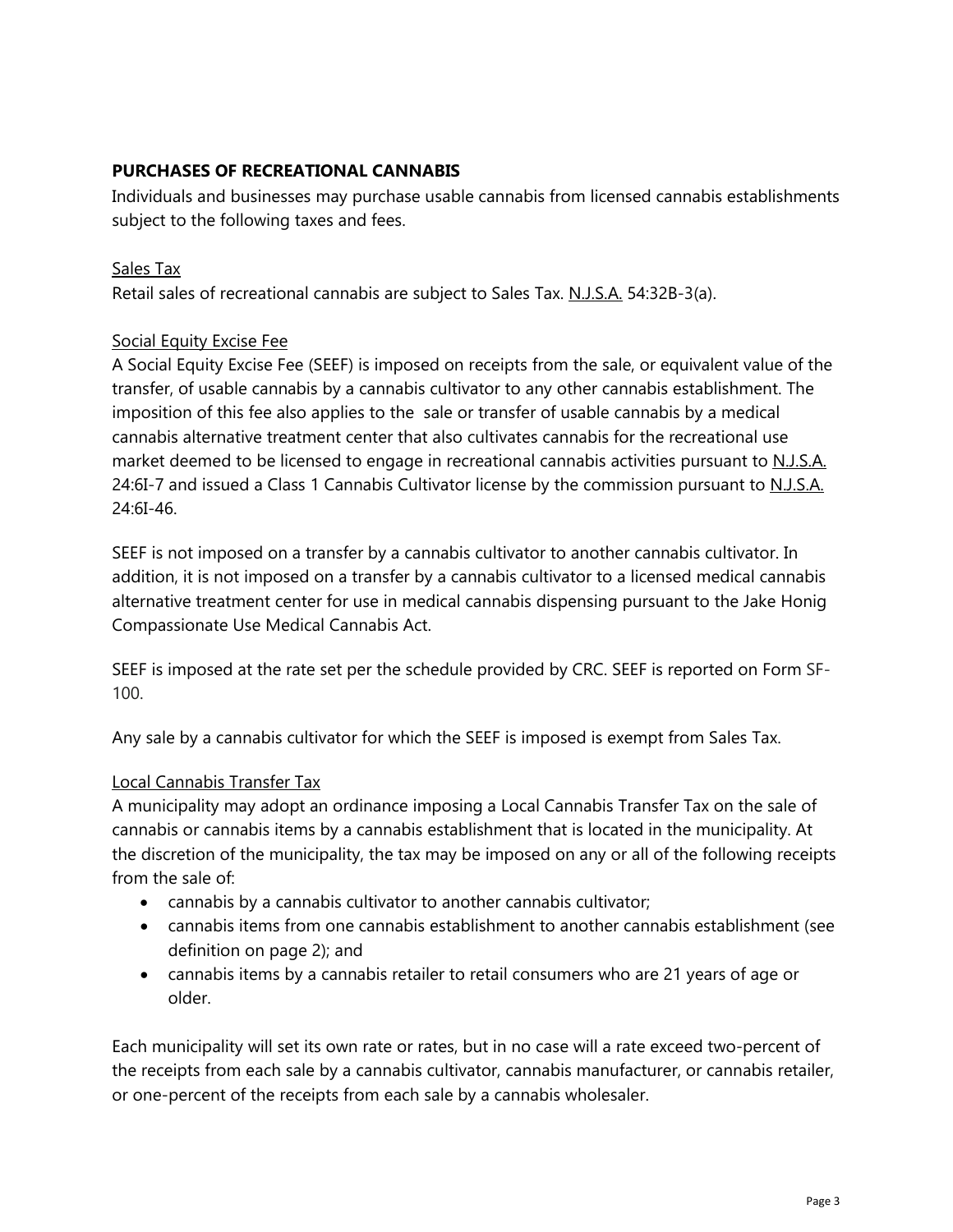A Local Cannabis Transfer Tax must also include provisions for imposing a User Tax, at the equivalent transfer tax rates, on any concurrent license holder. The User Tax is imposed on the value of each transfer or use of cannabis or cannabis items not otherwise subject to the Local Transfer Tax, from the license holder's establishment that is located in the municipality to any of the other license holder's establishments, whether located in the municipality or another municipality.

The Division of Taxation has no involvement in or responsibility for any locally imposed transfer taxes.

### **EXEMPTIONS**

### Purchases of Production Equipment

Licensed cannabis establishments that produce recreational cannabis may purchase machinery, apparatus, or equipment that is used directly and primarily in the production of recreational cannabis without paying Sales Tax pursuant to N.J.S.A. 54:32B-8.13(a).

The exemption also includes parts with a useful life of greater than one year. The exemption does not apply to supplies or tools which are simple, hand-held, manually operated instruments used in connection with the production machinery, apparatus, or equipment. A business should issue a fully completed **Exempt Use Certificate (Form ST-4)** to its supplier to document the exemption.

### Purchases of Tangible Personal Property and Services by Farming Enterprises

A farming enterprise is a facility used primarily for raising agricultural or horticultural commodities for sale, which includes property produced through the raising of plants useful to people or animals. A cannabis establishment operating as a farming enterprise which grows or cultivates recreational cannabis may claim an exemption for sales of tangible personal property and production and conservation services for use and consumption directly and primarily in the production, handling, and preservation related to the sale of recreational cannabis. N.J.S.A. 54:32B-8.16.

A licensed cannabis establishment which qualifies for this exemption may make exempt purchases of farm equipment used for tilling, planting, maintaining, or harvesting recreational cannabis. Purchases of property such as seeds, plants, liners, fertilizer, lime, pesticides, and drip irrigation are exempt when used directly at the farming enterprise for the purpose of producing and selling recreational cannabis. Production services purchased by a licensed cannabis establishment that are part of the process of planting, breeding, propagating, feeding, fertilizing, raising, or harvesting recreational cannabis at the cannabis establishment's farming enterprise for the purpose of selling recreational cannabis are also exempt. A qualifying cannabis establishment should issue a fully completed **Farmer's Exemption Certificate (Form ST-7)** to its supplier to document the exemption.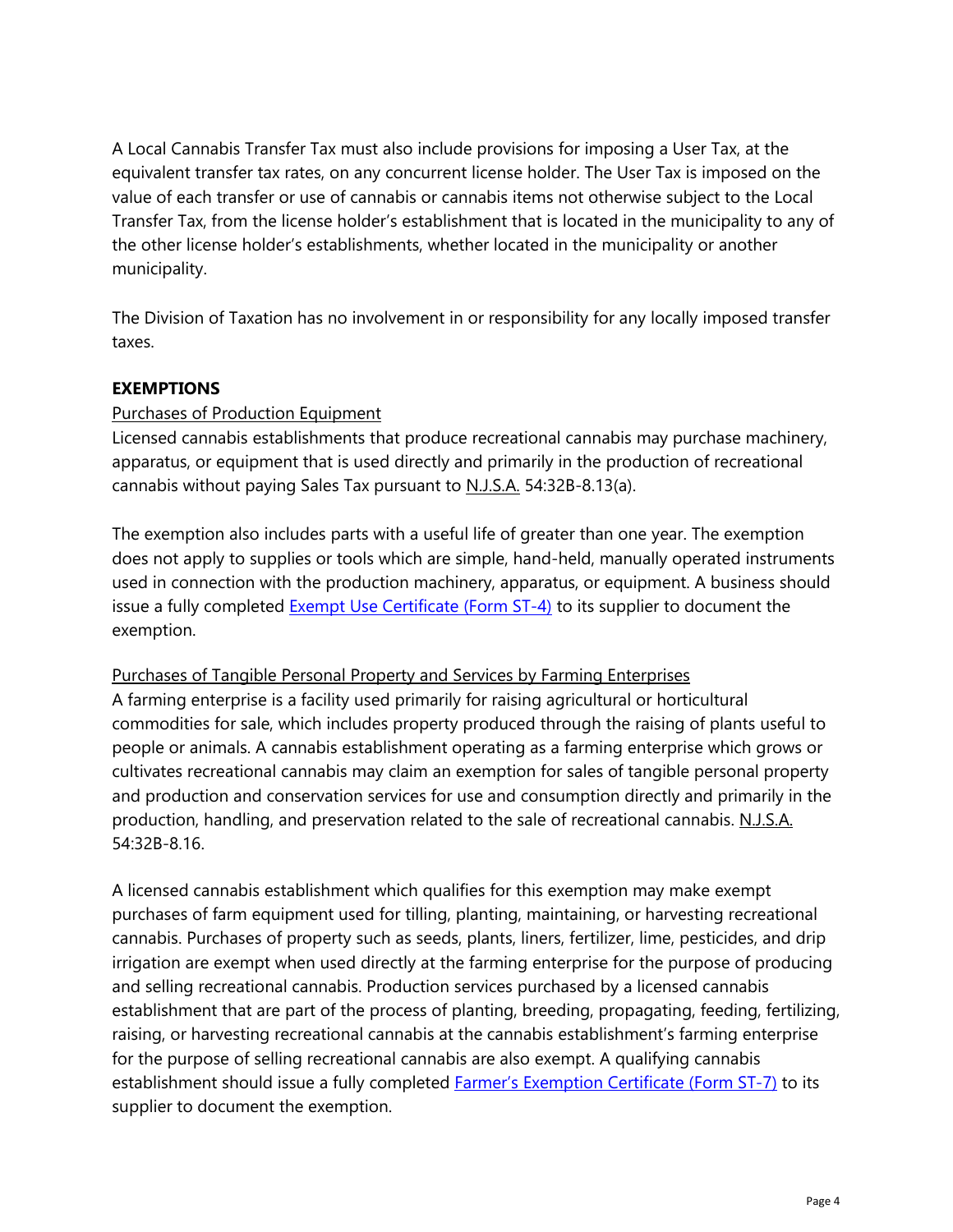Please see *[Farming and New Jersey Sales and Use Tax](http://www.state.nj.us/agriculture/pdf/farmingsalesandusetaxguide.pdf)* for more information.

### Purchases of Wrapping Supplies

A licensed cannabis establishment's purchase of materials used to contain, protect, wrap, and deliver recreational cannabis to customers is exempt from Sales Tax pursuant to N.J.S.A. 54:32B-8.15. The exemption applies to "wrapping paper, wrapping twine, bags, cartons, tape, rope, labels, nonreturnable containers, reusable milk containers, and all other wrapping supplies when such use is incidental to the delivery of any personal property." An example of an item which may qualify for exemption under this section includes a bag in which the recreational cannabis is placed for delivery to purchasers. In order to document the exemption, the licensed cannabis business should issue its supplier a fully completed Exempt Use Certificate (Form ST-4).

## Limits on Exemptions and State or Local Economic Incentives

A nonprofit organization which has been designated by the IRS as an IRC §501(c)(3) organization may apply to the New Jersey Division of Taxation to receive exempt status for Sales and Use Tax on certain purchases that are directly related to the organization's purposes. However, a business holding a recreational use license cannot qualify as an IRC §501(c)(3) organization based upon State and federal laws and regulations that are currently in effect. An entity that is not an IRC §501(c)(3) organization is treated in the same manner as for-profit organizations with regard to paying Sales Tax or remitting Use Tax on purchases.

If a business holding a recreational use license enumerated above is a for-profit entity or a nonprofit entity other than one organized under IRC §501(c)(3), it is required to pay Sales Tax on purchases of tangible personal property and services used in the business (unless a valid exemption under the law applies, e.g., farmer's exemption, wrapping supply exemption, etc.).

A person or entity issued a license to operate as a cannabis cultivator, cannabis manufacturer, cannabis wholesaler, cannabis distributor, cannabis retailer, or cannabis delivery service, or that employs a certified personal use cannabis handler to perform work for or on behalf of a cannabis establishment, distributor, or delivery service is not eligible for a State or local economic incentive.

In no case shall a licensed cannabis cultivator operate or be located on land that is valued, assessed or taxed as an agricultural or horticultural use pursuant to the "Farmland Assessment Act of 1964," P.L.1964, c.48 (N.J.S.A. 54:4-23.1 et seq.).

### **ADDITIONAL INFORMATION**

Businesses issued a recreational use license are required to register the business with the New Jersey Division of Revenue and Enterprise Services by filing an Application for Business